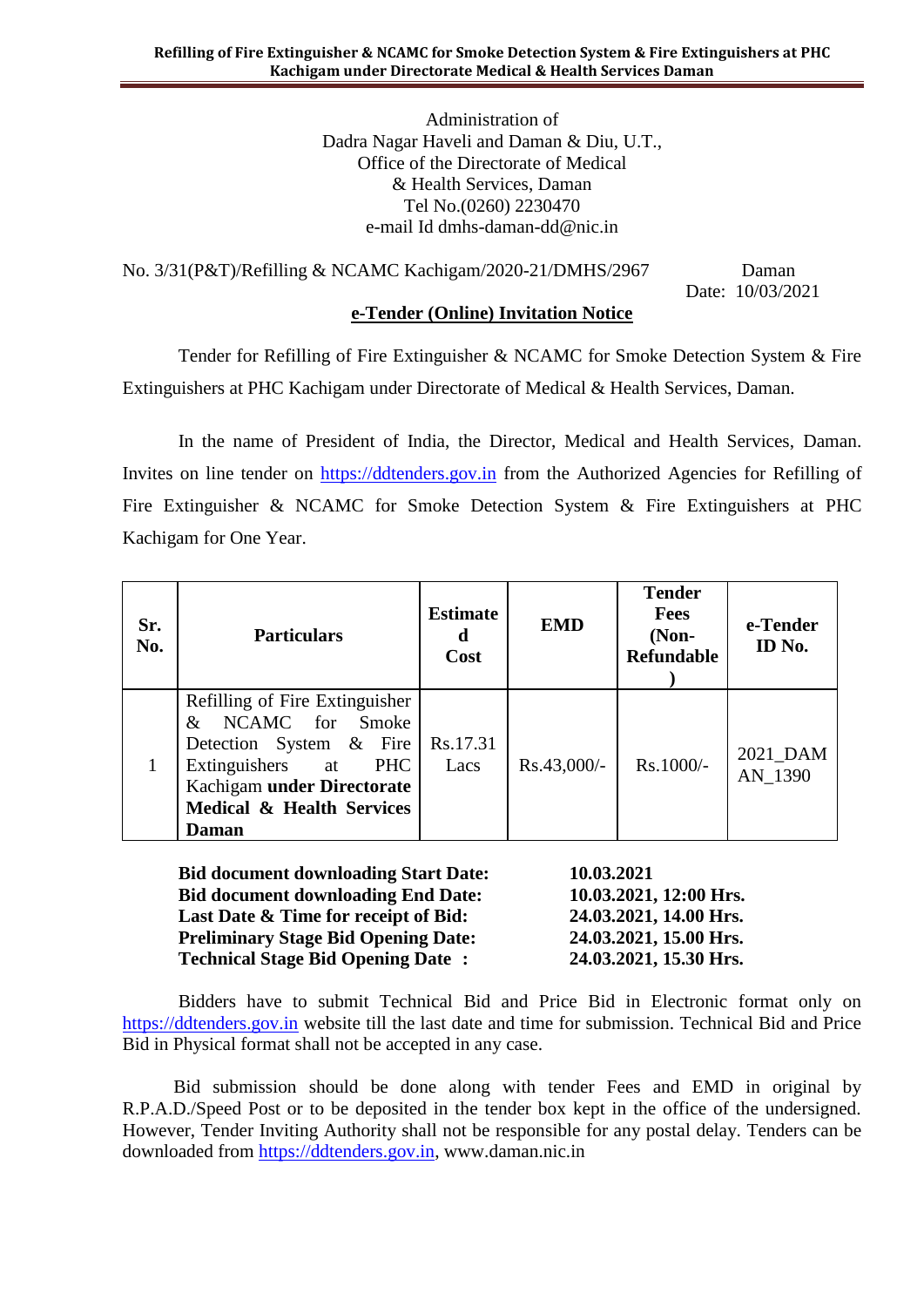- 1. The EMD and Tender Fees should not be forwarded by cash.
- 2. The Tender Fees will be accepted only in form of DD of any Nationalized or Scheduled Bank of India payable in Daman.
- 3. The EMD will be accepted in form of FDR /A/c Payee Demand Draft / Bankers Cheque from any Commercial Banks in an acceptable form payable at Daman in favor of under signed.

The tender inviting authority reserves the right to accept or reject any or all the tender to be received without assigning any reasons thereof. Bidders shall have to post their queries on E-Mail address: [dmhs-daman-dd@nic.in.](mailto:dmhs-daman-dd@nic.in)

In case bidder needs any clarification or if training required for participating in online tender, they can contact the following office.

For any technical related queries please call at 24 x 7 Help Desk Number 0120-4200462, 0120- 4001002, 0120-4001005,0120-6277787. International Bidders are requested to prefix 91 as country code.

Note- Bidders are requested to kindly mention the URL of the Portal and Tender Id in the subject while emailing any issue along with the Contact details. For any issues/ clarifications relating to thetender(s) published kindly contact the respective Tender Inviting Authority.

Tel : 0120-4200462, 0120-4001002, 0120-4001005, 0120-6277787.

E-Mail : support-eproc[at]nic[dot]in

> **Sd/-** Director Medical & Health Services UT of Daman & Diu, "Tel.No.0260-2230470" email ID : dmhs-daman-dd@nic.in

Copy to :-

- 1. All Heads of Office, Daman for information & n.a.
- 2. Field Publicity Officer, Daman for wide publicity in Newspaper.
- 3. NIC, Daman for upload in govt. website for wide publicity
- 4. Principal, Govt College of Nursing for information.
- 5. Accounts Section DMHS, Daman for information.
- 6. Procurement & Tender Division, DMHS, Daman for information.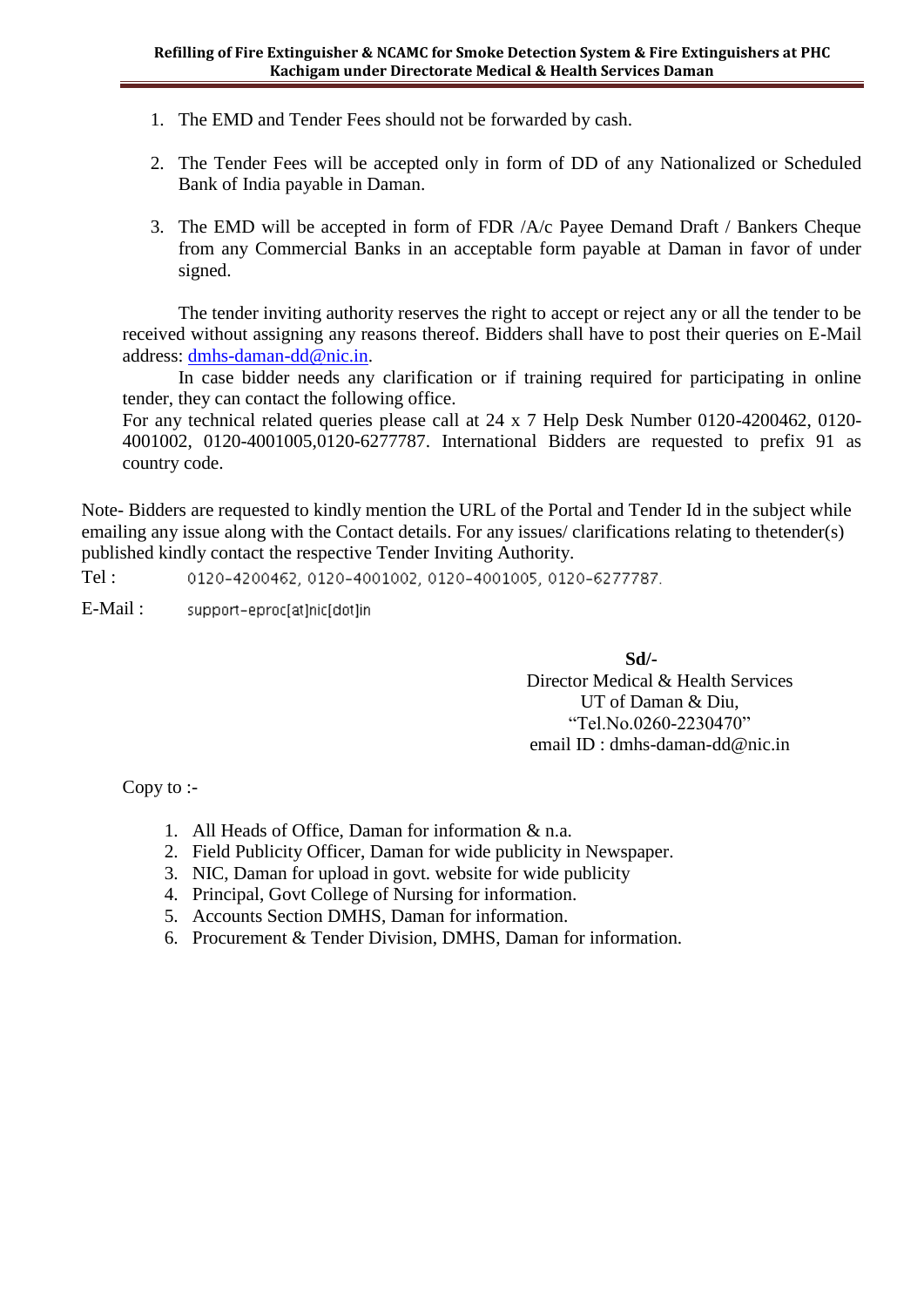### **U.T. ADMINISTRATION OF DAMAN AND DIU, OFFICE OF THE DIRECTORATE OF MEDICAL AND HEALTH SERVICES, DAMAN**

Terms and Conditions for the **Refilling of Fire Extinguisher & NCAMC for Smoke Detection System & Fire Extinguishers at PHC Kachigam under Directorate Medical & Health Services Daman**.

## **Instructions to Bidders :**

- 1. The rate should be quoted online in the financial bid in the prescribed form given by the department; **the rate should be valid for the period of Three Year from the date of tenderization.**
- 2. All/Taxes/GST/Duties/Royalties Charges payable on the sales/transport etc. Within and/or outside the state shall be payable by the Service provider.
- 3. The decision of the Tender Inviting Officer for acceptance/rejection shall be final. The Tenderer should enclose along with tender the Earnest Money Deposit in form of Fix Deposit Receipt or Bank Guarantee from any of the Nationalized Banks in an acceptable form payable at Daman in favour of **Director of Medical & Health Services, Daman**. The EMD should not be forwarded by Cash and **the EMD should be valid for the period of One**  Year. Tender received without Earnest Money Deposit and tender fees will be summarily rejected.
- 4. All bills should be in **TRIPLICATE** and should invariably mention the number and date of order.
- 5. The Tenders shall be submitted in two bid system, wherein the EMD and Tender Fee only has to be submitted in Tender Box and should super scribing on the envelope as **"Sealed Cover for Refilling of Fire Extinguisher & NCAMC for Smoke Detection System & Fire Extinguishers at PHC Kachigam under Directorate Medical & Health Services Daman**.
- 7. For all queries regarding tender specifications and any other clauses included in the tender Document should be addressed to personnel in tendering office address provided below:

**The Director Medical and Health Services Community Health Center UT of Daman& Diu Moti Daman -396 220 Tel 0260 2230470 Fax 0260 2230570**

8. The right to accept or reject without assigning any reasons or all tenders in part or whole is reserved with the Tender Inviting Officer and his decision(s) on all matters relating to Acceptance or rejection of the tenders as a whole or in part will be final and binding to all.

9. The tenders and financial bid should be submitted online on [https://ddtenders.gov.in](http://www.nprocure.com/) in two bid system.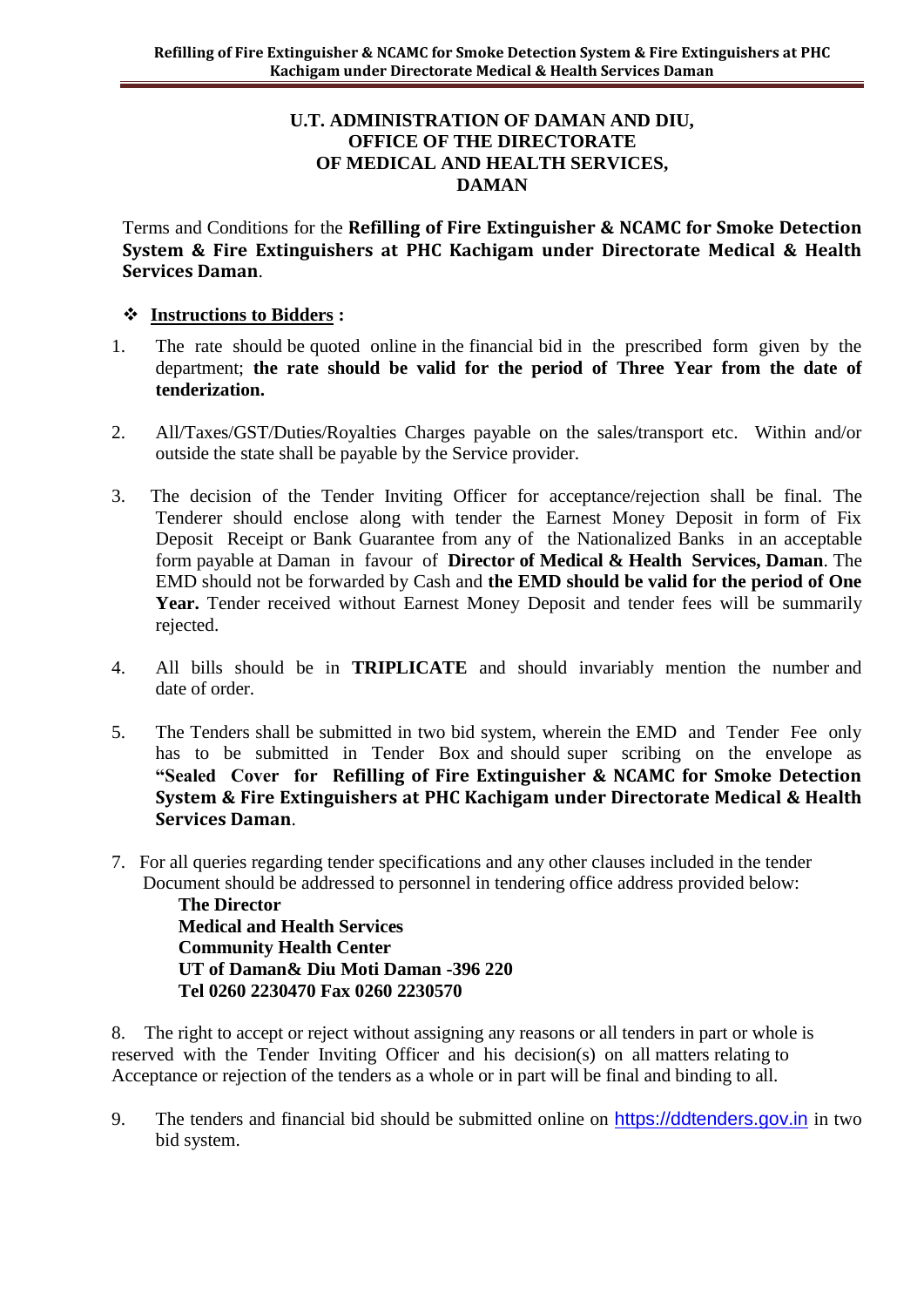#### **Refilling of Fire Extinguisher & NCAMC for Smoke Detection System & Fire Extinguishers at PHC Kachigam under Directorate Medical & Health Services Daman**

- 10. In case, the Service provider is not able to provide the Security services within one week, the EMD of the Service provider will be forfeited to the Government and the contract shall terminated with no further liabilities on either party to the contract.
- 11. No separate agreement will be required to be signed by the successful tender(s) for the purpose of this contract. Rates tendered/offered in response to the concerned Tender Notice shall be considered as acceptance of all above terms and Conditions for supply for all legal purpose.

| <b>Bid document downloading Start Date:</b> | 10.03.2021             |
|---------------------------------------------|------------------------|
| <b>Bid document downloading End Date:</b>   | 10.03.2021, 12:00 Hrs. |
| Last Date & Time for receipt of Bid:        | 24.03.2021, 14.00 Hrs. |
| <b>Preliminary Stage Bid Opening Date:</b>  | 24.03.2021, 15.00 Hrs. |
| <b>Technical Stage Bid Opening Date:</b>    | 24.03.2021, 15.30 Hrs. |

## **Tender Fees (Non Refundable)Rs. 1,000/- :**

- a. The Tender Fees should not be forwarded by cash.
- b. The Tender Fees as specified in schedule otherwise tender will be rejected. The tender fees will be accepted only in form of DD in favor of **Director of Medical & Health Services, Daman** from any Nationalized or Scheduled Bank of India payable in Daman.
- c. All tenders must be accompanied by Tender fees as specified in schedule otherwise tender will be rejected.

### **Earnest Money Deposit(EMD) Rs.43,000/- :**

- a. All tenders must be accompanied by EMD as specified in schedule otherwise tender will be rejected.
- b. The manufacturing units who are placed in Daman are exempted for Earnest Money Deposit. For getting exemption, tenderers have to furnish valid and certified documents along with the tender, otherwise tender will be rejected.
- c. Any firm desires to consider exemption from payment of Earnest Money Deposit, valid and certified copies of it should be attached to their tenders.
- d. EMD can be paid in either of the form of following:
	- i. Fixed Deposit Receipts
	- ii. Demand Draft

In favor of **Director of Medical & Health Services, Daman** from any Nationalized Banks including Public Sector Bank/Private Sector Bank authorized by RBI to undertake Government Business.

- e. EMD should be valid upto**12 (Twelve Months)** from the date of its issuance.
- f. EMD in any other forms will not be accepted.
- g. EMD/Security Deposit shall be liable to be forfeited in following circumstances: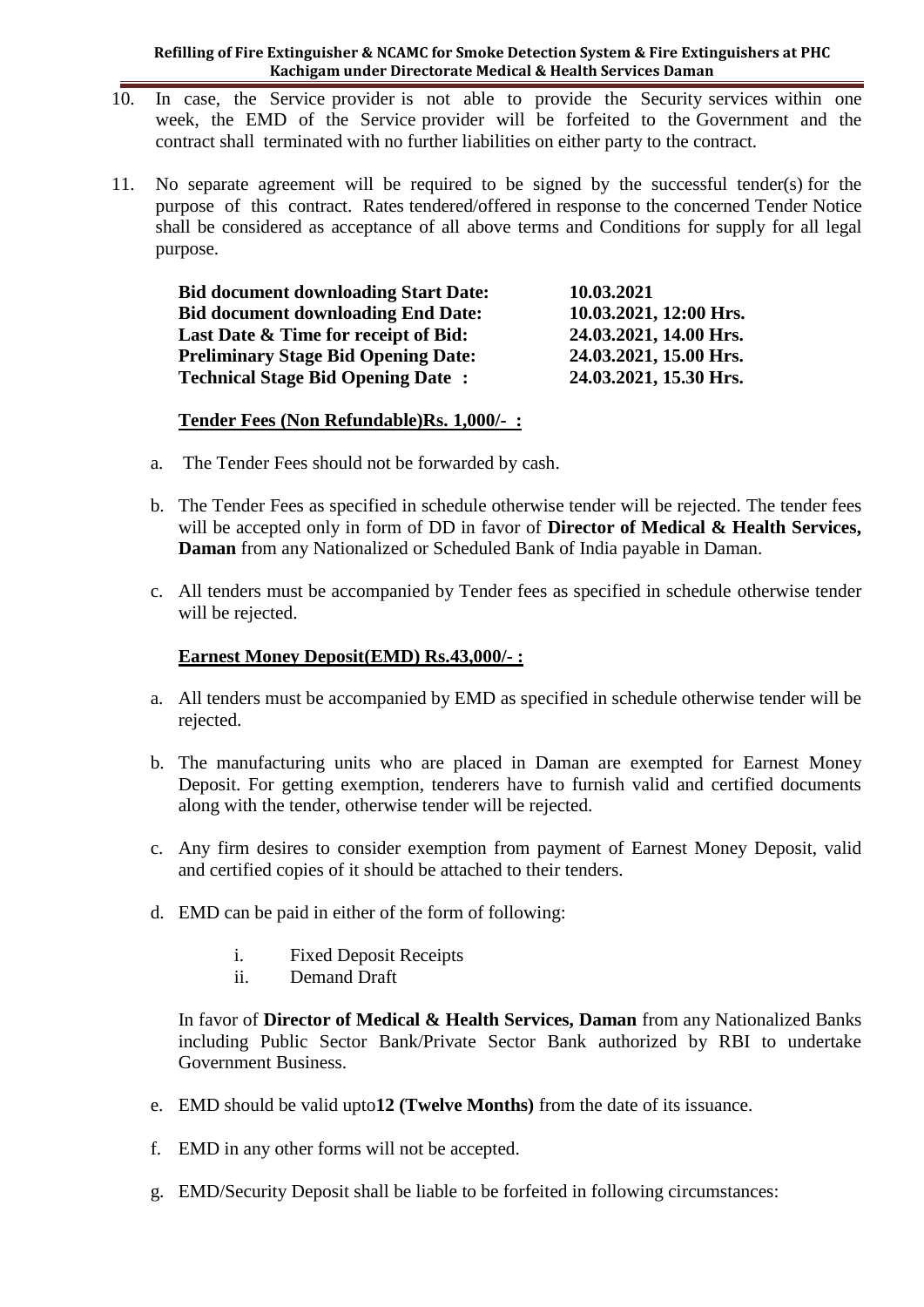#### **Refilling of Fire Extinguisher & NCAMC for Smoke Detection System & Fire Extinguishers at PHC Kachigam under Directorate Medical & Health Services Daman**

- i. Tender is rejected due to failure of supply the requisite documents in proper format or giving any misleading statement or submission of false affidavit or fabricated documents.
- ii. In case, the supplier does not execute the supply order placed with him within stipulated time, the EMD of the supplier will be forfeited to the Government and the contract for the supply shall terminated with no further liabilities on either party to the contract.
- iii. Tenderer fails to replace the goods declared to be not of standard quality or not conforming to acceptable standards or found to be decayed/spoilt.

## **Conditions of Contract :**

- 1. Every fire extinguisher will be required to take weight at site and if the weight of extinguisher decreased by 10% & above of the original weight than it will use for refilling.
- 2. The refilling should be carried out in Two or three batches and 50% of the extinguishers shall be always available in the Institute's campus for emergency use (No any other extra cost i.e., labour, transportation/cartage shall be paid for it in any circumstances).
- 3. Installation (including hanging hook) after refilling should be carried by successful company and number labeled of self-glow type shall be used. All the extinguishers shall be fixed in such a way that the number labels are very well visible from the access point (No extra cost i.e., materials, tools, labour, transportation/cartage shall be paid for it in any circumstances).
- 4. During the re-filling of fire extinguishers, if observed by the successful company that particular fire extinguisher/extinguishers is/are exhausted their life span; than they should carried out necessary testing on their risk and cost (no extra cost shall be paid for it) and submit report/proposal for replaced of particular fire extinguisher/extinguishers.
- 5. The company shall provide a guarantee for the workmanship and material supplied/re-filled for a period of one year against any defect. This cover all functional aspects of the product/items supplied/re-filled by the successful company including leakage of fire extinguishing agents, leakage of gas cartage and gauge, rubber pipes etc. Any replacements i.e., gauge, rubber pipes, plastic horn (except cylinder) or refilling except after actual use & physically damaged, are done free of cost by successful company as per site requirement.
- 6. The rates quoted by company shall be valid for the period of Three Years from the date of award of work.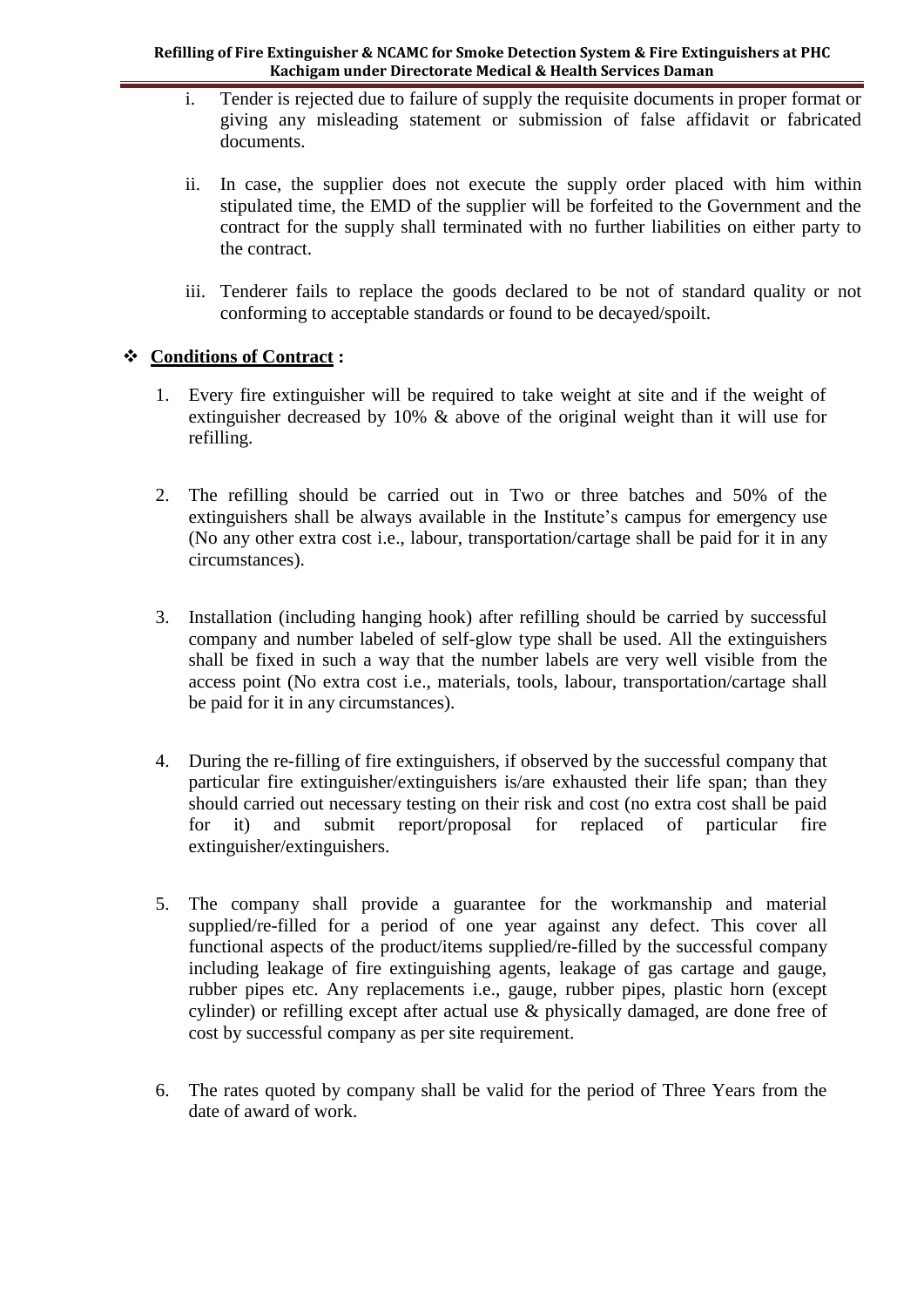- 7. The Company shall be responsible for any damage to the equipment's or laboratories equipment's caused due to faulty operation/poor servicing/mishandling etc by their staff and shall rectify the defects free of cost. Decision of the NII authority shall be final in this matter.
- 8. The company shall prepared the list of each and every fire extinguishers having details i.e Location, type, capacity, Assets number., cylinder number etc and submit before the submission of bill. **WITHOUT THIS DETAILS, PAYMENT WILL NOT BE RELEASED IN ANY CICUMTANCES**.

Signature of tenderers with rubber stamp

> **Sd/- Director** Medical & Health Services "Tel.No.0260-2230470, 2230570" email ID : [dmhs-daman-dd@nic.in](mailto:dmhs-daman-dd@nic.in)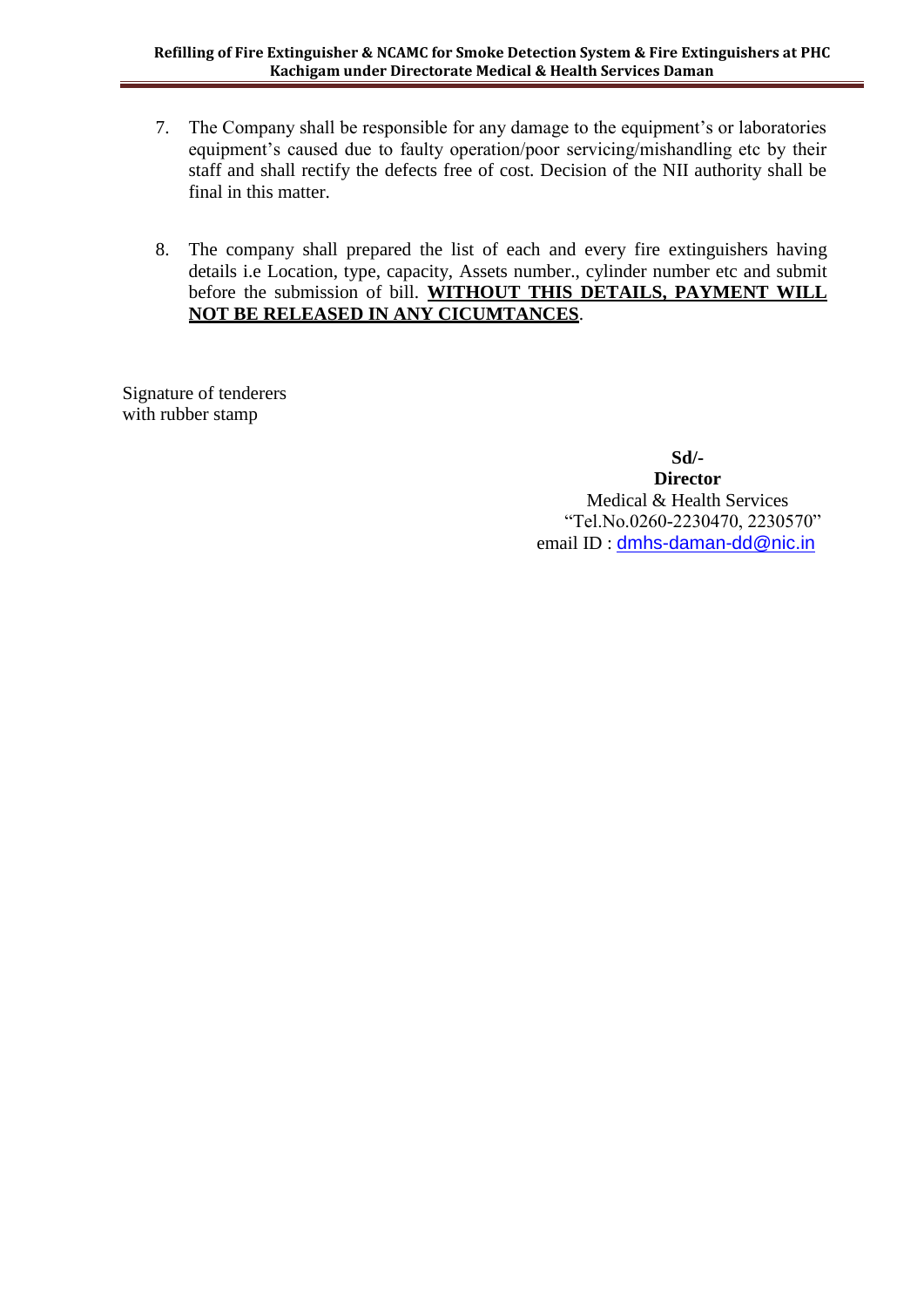## **ANNEXURE –I**

## **DECLARATION BY THE BIDDER**

This is to certify that I/We before signing this tender have read and fully understood all the terms and conditions contained herein and undertake myself/ourselves to abide by them.

#### **Enclosures:**

1. **DD/Pay Order No**……………

2. Terms & conditions (**each page must be signed and stamped with the seal**)

3. **Financial Bid**.

(**Signature of Bidder with seal) Name: Address: Date:**

**NOTE: Submission of all the documents mentioned above along with declaration, is mandatory. Non submission of any of the documents above will render the bid to be rejected**. Also, **Non adhering of any of the conditions will render the bid to be rejected.**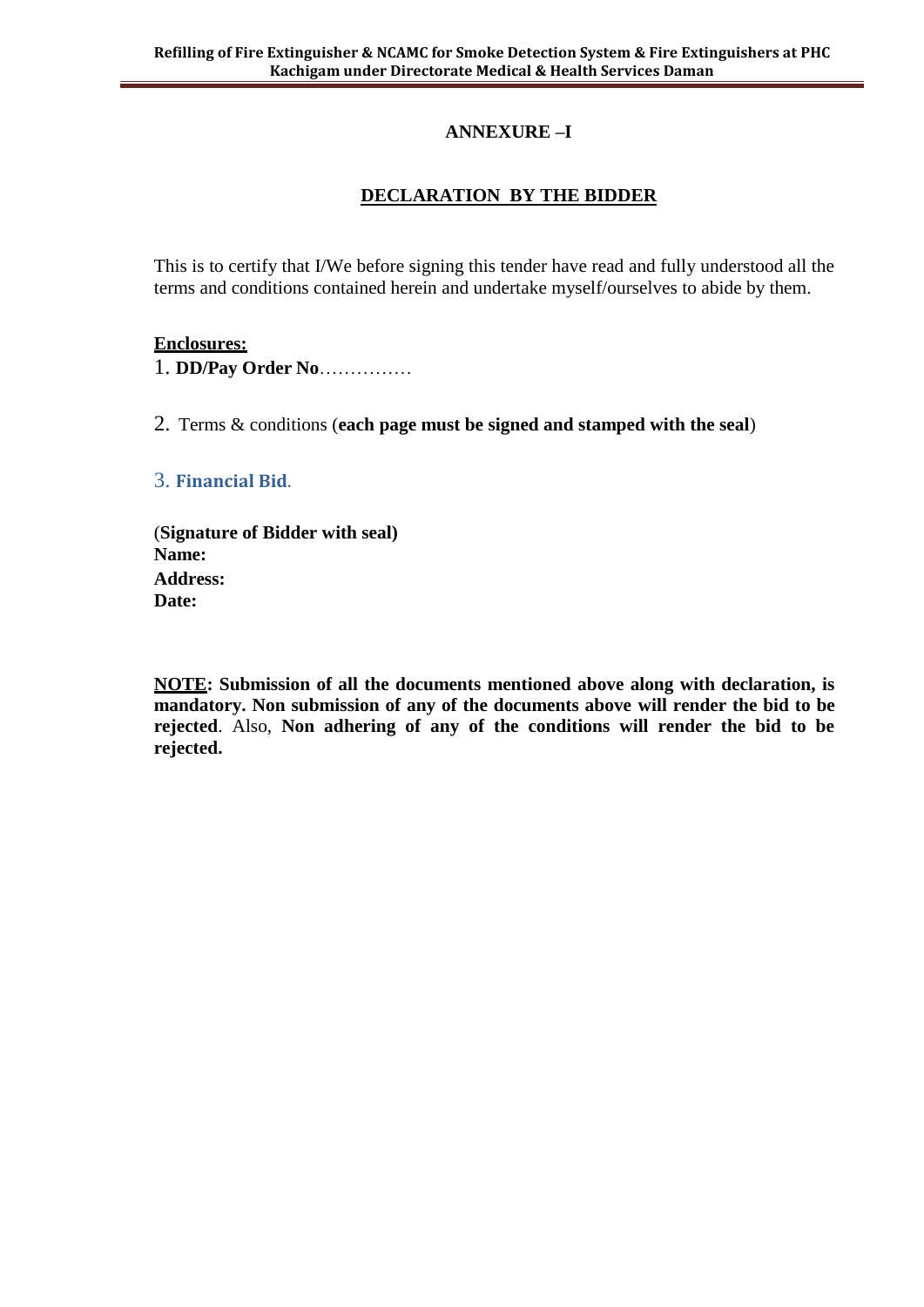# **ANNEXURE –II CERTIFICATE / UNDERTAKING**

- a) Certified that I / we have visited the site on------------------------ and assessed the nature and amount of work involved before submitting our offer. We will be able to execute the work within the available site condition.
- b) I undertake that I/we have visited the place for **"maintenance & refilling of fire extinguisher"** and noted the entry work/door / approach sizes/quantities, space, etc. No extra cost will be claimed by us later on for any difficulties/modifications involved for total maintenance & refilling of fire extinguisher as mentioned in the tender. We also understand that the work is related with already operational/functional Institute"s, so we are ready to work in day / night hour subject to availability of site/space.

Signature of tenderers with rubber stamp

- **Note : (i) A certificate for the site inspection should be duly signed by his representative as per annexure-II. Non-submission of this certificate will be treated as un-responsive bid and dis-qualified automatically and will not be considered for further evaluation.**
	- **(ii) Above certificate/ undertaking is to be given on the company Letter head.**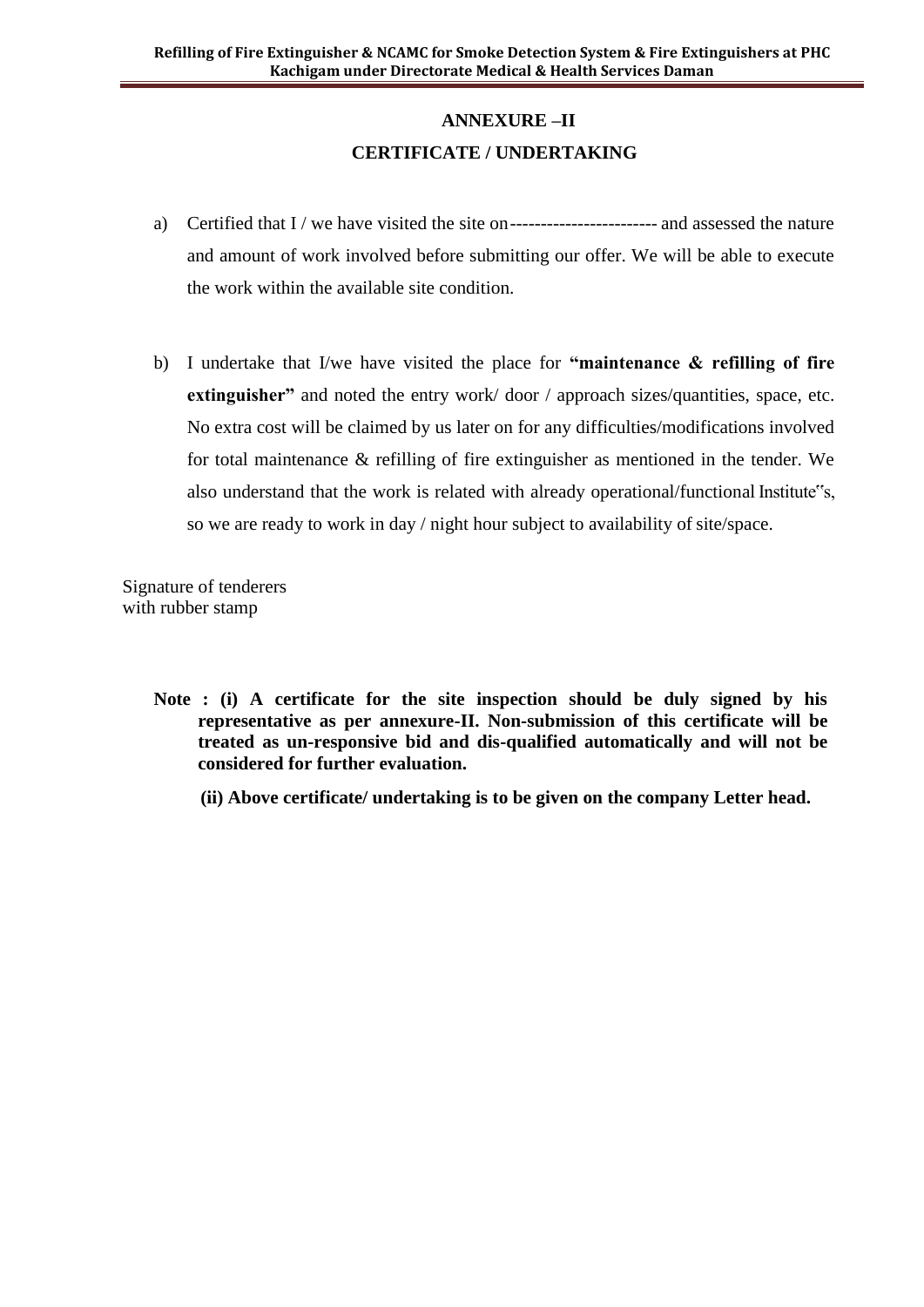| Sr.<br>No. | <b>Document / Certificate</b>                                                                                   | <b>Uploaded &amp;</b><br><b>Enclosed</b> | At<br>Page No. |
|------------|-----------------------------------------------------------------------------------------------------------------|------------------------------------------|----------------|
| A.         | <b>General Documents:</b>                                                                                       |                                          |                |
| 01.        | <b>Tender Fees</b>                                                                                              | Yes / No                                 |                |
| 02.        | <b>EMD</b>                                                                                                      | Yes / No                                 |                |
| 03.        | PAN <sub>No.</sub>                                                                                              | Yes / No                                 |                |
| 04.        | GST No.                                                                                                         | Yes / No                                 |                |
| 05.        | Scan copy of Terms and Conditions of the tender<br>documents duly Stamped and Signed on each page.              | Yes / No                                 |                |
| 06.        | Scan copy of Schedule of Documents correctly filled<br>with Stamped and Signed on each page. (Scope of<br>Work) | Yes / No                                 |                |
| 07.        | Annual Turnover Certificate for Last 3 Years duly<br>stamped and signed by CA.                                  | Yes / No                                 |                |

## **SCHEDULE OF DOCUMENTS ATTACHED**

It is verified that all the certificates / permissions / documents are valid and current as on date and have not been withdrawn/cancelled by the issuing authority. It is further verified that the representants at above, declaration part as per the format prescribed by the Administration and it is clearly and distinctly understood by me/us that the tender is liable to be rejected if on scrutiny and of these certificates is found to be not as per the prescribed format of Administration.

I/We further undertake to produce on demand the original certificate / permission / document for verification at any stage during the processing of the tender.

Date:

Place:

Sign & Stamp of tenderer.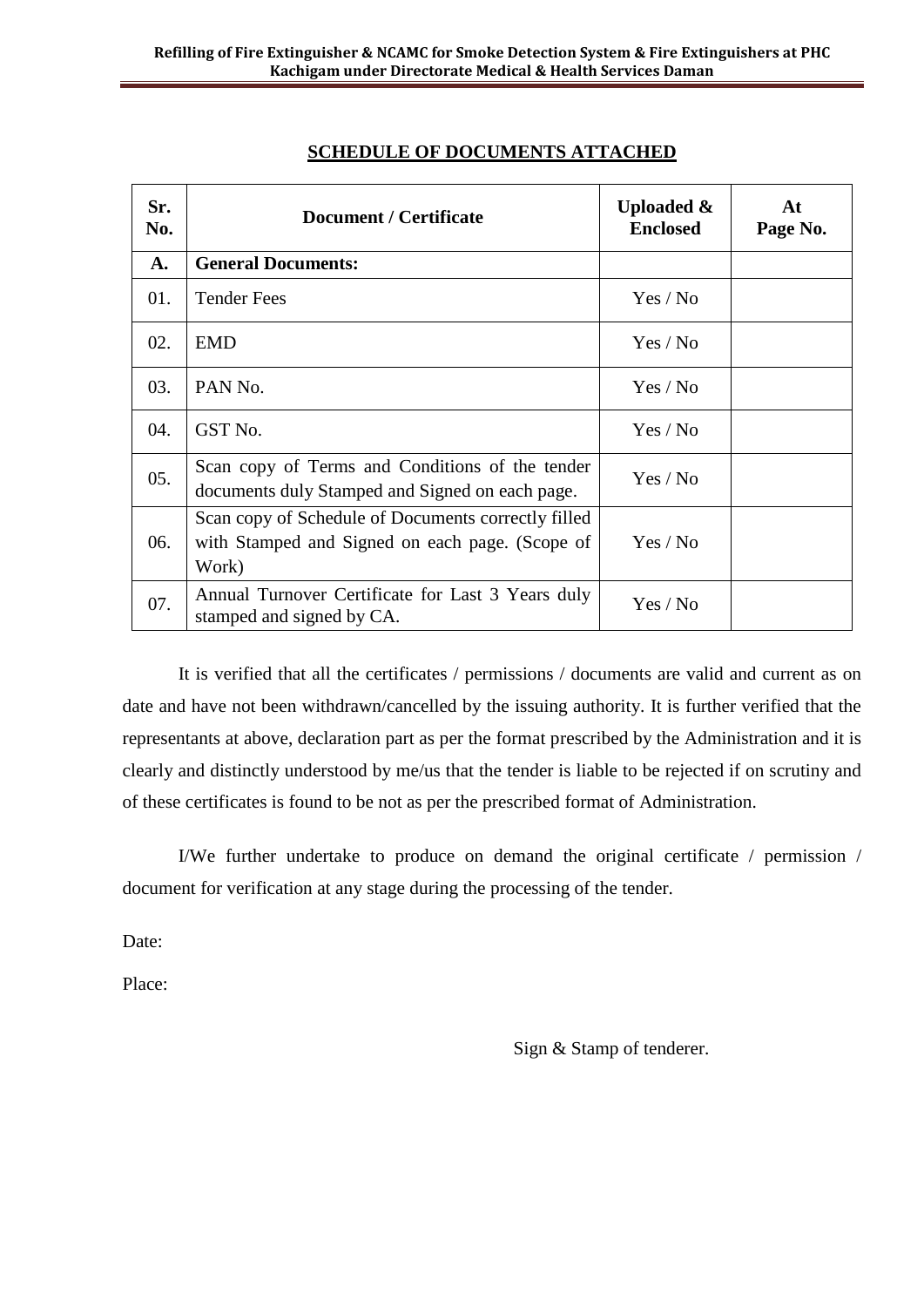## **SCOPE OF WORK**

# **Schedule of Specifications and Allied Technical Details:**

## A. **Non-Compressive Annual Maintenance Contract (NCAMC) for Smoke detection system & Fire Extinguisher at PHC Kachigam**.

| S.<br>No. | <b>Sub-Head and item of work</b>                                                                                               | Qty | Unit | Compliance<br><b>YES / No</b> |
|-----------|--------------------------------------------------------------------------------------------------------------------------------|-----|------|-------------------------------|
| 1.        | Replacement and maintenance of wireless<br>Smoke Detector Panel as per ISI standards and<br>as per norms of Fire Extinguisher. | 01  | Nos. |                               |
| 2.        | Replacement and maintenance of wireless<br>Smoke Detector as per ISI standards and as<br>per norms of Fire Extinguisher.       | 61  | Nos. |                               |
| 3.        | Replacement and maintenance of RF<br>translator as per ISI standards and as per<br>norms of Fire Extinguisher.                 | 03  | Nos. |                               |
| 4.        | Replacement and maintenance of RF<br>Expander as per ISI standards and as per<br>norms of Fire Extinguisher.                   | 03  | Nos. |                               |
| 5.        | Replacement and maintenance Wireless<br>Manual call point as per ISI standards and as<br>per norms of Fire Extinguisher        | 04  | Nos. |                               |
| 6.        | Replacement and maintenance Wireless<br>Strobe Siren as per ISI standards and as per<br>norms of Fire Extinguisher             | 04  | Nos. |                               |
| 7.        | Maintenance of 6 Kg Water Mist Fire<br>Extinguisher.                                                                           | 18  | Nos. |                               |
| 8.        | Maintenance of 4 Kg Powder Base Fire<br>Extinguisher                                                                           | 01  | Nos. |                               |
| 9.        | Maintenance of Clean Agent 36 -2 Kg Fire<br>Extinguisher                                                                       | 13  | Nos. |                               |
| 10.       | Maintenance of Clean Agent 36 -4 Kg Fire<br>Extinguisher                                                                       | 08  | Nos. |                               |
| 11.       | Providing and fixing of Ceiling Mounted 10<br>kg fire CO2 cylinders                                                            | 01  | Nos. |                               |
| 12.       | Providing and fixing of MAP 90 trolley<br>mounted 50 kg CO2 cylinders.                                                         | 02  | Nos. |                               |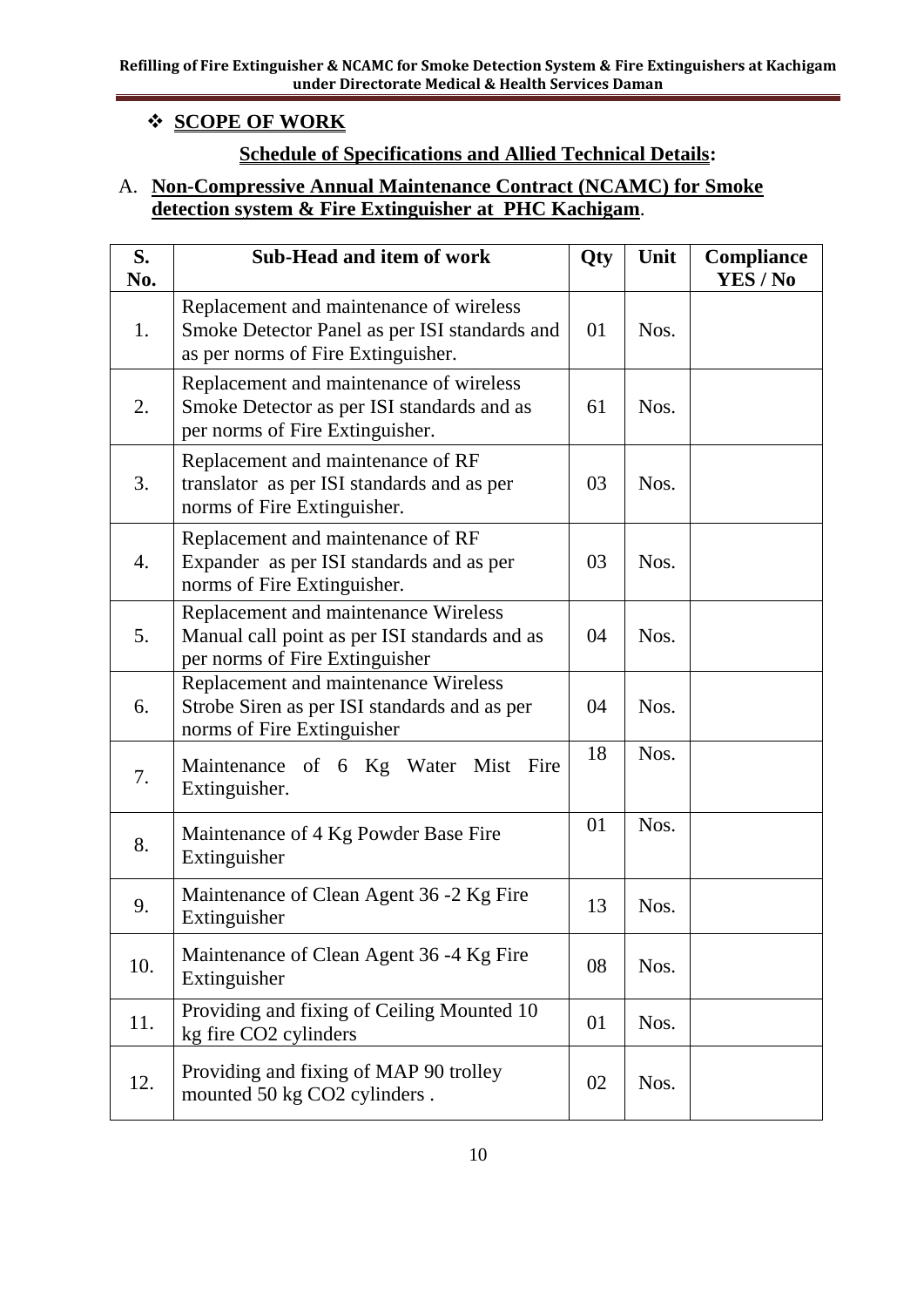| S.<br>No. | Sub-Head and item of work                                                                                                                                                                                                                                                                                                                                                                                                                                                                                             | Qty | Unit | <b>Compliance</b><br>YES / No |
|-----------|-----------------------------------------------------------------------------------------------------------------------------------------------------------------------------------------------------------------------------------------------------------------------------------------------------------------------------------------------------------------------------------------------------------------------------------------------------------------------------------------------------------------------|-----|------|-------------------------------|
| 1.        | Refilling of 6 Kg Water Mist Fire<br>Extinguisher with fresh/sufficient quantity of<br>water mist foam concentrated and balance<br>quantity of water with duly filled gas cartage<br>with proper weight and measure, painting the<br>cylinder, labeling with date of refilling and<br>expiry date of refilling as per the ISI standards<br>and as per norms of Fire Authorities. Re-<br>fixing the same in proper position and location<br>as per the requirement of the location and type<br>of fire extinguisher.   | 18  | Nos. |                               |
| 2.        | Refilling of 4 Kg Powder Base Fire<br>Extinguisher with fresh/sufficient quantity of<br>Powder Base foam concentrated and balance<br>quantity of water with duly filled gas cartage<br>with proper weight and measure, painting the<br>cylinder, labeling with date of refilling and<br>expiry date of refilling as per the ISI standards<br>and as per norms of Fire Authorities. Re-<br>fixing the same in proper position and location<br>as per the requirement of the location and type<br>of fire extinguisher. | 01  | Nos. |                               |
| 3.        | Refilling of Clean Agent 36 -2 Kg Fire<br>Extinguisher with fresh/sufficient quantity of<br>Base foam concentrated and balance quantity<br>of water with duly filled gas cartage with<br>proper weight and measure, painting the<br>cylinder, labeling with date of refilling and<br>expiry date of refilling as per the ISI standards<br>and as per norms of Fire Authorities. Re-<br>fixing the same in proper position and location<br>as per the requirement of the location and type<br>of fire extinguisher.    | 13  | Nos. |                               |

## **B. Proposal for Refilling of Fire Extinguisher at PHC Kachigam**